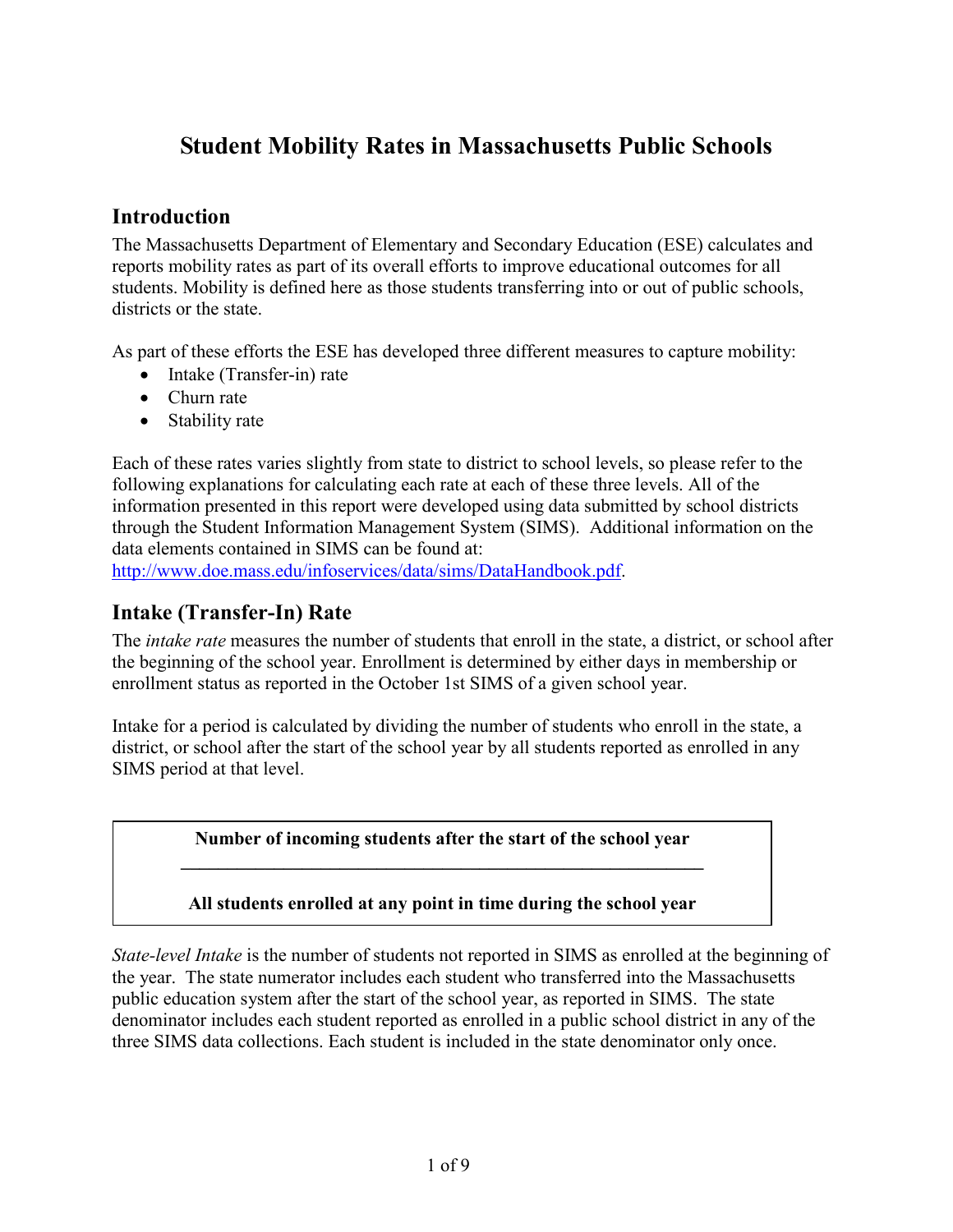*District-level Intake* is the number of students entering a school district after the beginning of the school year. A student may enter the district from another district, private school, home schooling, or out of state. A student moving from one school to another within the same district is not included in district intake. The district *numerator* includes each student who transferred into the district after the beginning of the school year, as reported by districts in the October 1 SIMS data collection. The district *denominator* includes each student reported as enrolled in the district at any point in time during the school year. Each student is included in the district's denominator only once.

*School-level Intake* is the number of students entering a school from another public school within the same district, another district, out-of-state, home schooling, or private education. The school *numerator* includes each student who transferred into the school after the beginning of the school year, as reported in SIMS. The school *denominator* includes each student reported as enrolled in the school in any of the three SIMS data collections. Each student is included in the school's denominator only once.

The distinctions between the three rates means that cumulative school intakes will not roll-up into the district intake rate (e.g., if a student starts in School A in the district, then moves to School B in the same district, the student is an intake in School B but not in the district). Also, district intakes do not roll up into the state intake for similar reasons.

# **Churn Rate**

The *churn rate* measures the number students transferring into or out of a public school or district throughout the course of a school year. Churn represents the sum of all students who were mobile divided by all students reported as enrolled at any point in time during the school year. Enrollment at the start of the school year is based on a combination of enrollment status and days in membership. Each student is counted only once in the churn rate, regardless of the number of times during the year the student transfers in or out.

**Number of incoming or outgoing students after the start of the school year**  $\mathcal{L}_\text{max} = \frac{1}{2} \sum_{i=1}^n \mathcal{L}_\text{max} \left[ \mathcal{L}_\text{max} \left( \frac{1}{2} \right) \mathcal{L}_\text{max} \left( \frac{1}{2} \right) \mathcal{L}_\text{max} \left( \frac{1}{2} \right) \mathcal{L}_\text{max} \left( \frac{1}{2} \right) \mathcal{L}_\text{max} \left( \frac{1}{2} \right) \mathcal{L}_\text{max} \left( \frac{1}{2} \right) \mathcal{L}_\text{max} \left( \frac{1}{2} \right) \mathcal{L}_\text{max$ 

### **All students enrolled at any point in time during the school year**

*State-level churn* is calculated using the number of students enrolled in public schools that are not reported as enrolled in the same school throughout the year, as reported by districts in any of the three SIMS data collections. The state *numerator* includes each student who transferred into or out of a public school in the state at any time, as reported in SIMS. The student is counted in the state numerator only once, regardless the number of transfers. The state *denominator* includes each student reported as enrolled in a public school district in any of the three SIMS data collections. Each student is included only once in the denominator.

*District-level churn* is based on the students enrolled in a district, as reported by districts in any of the three SIMS data collections, who are not reported as enrolled in the same school throughout the year. The district *numerator* includes each student who transferred into or out of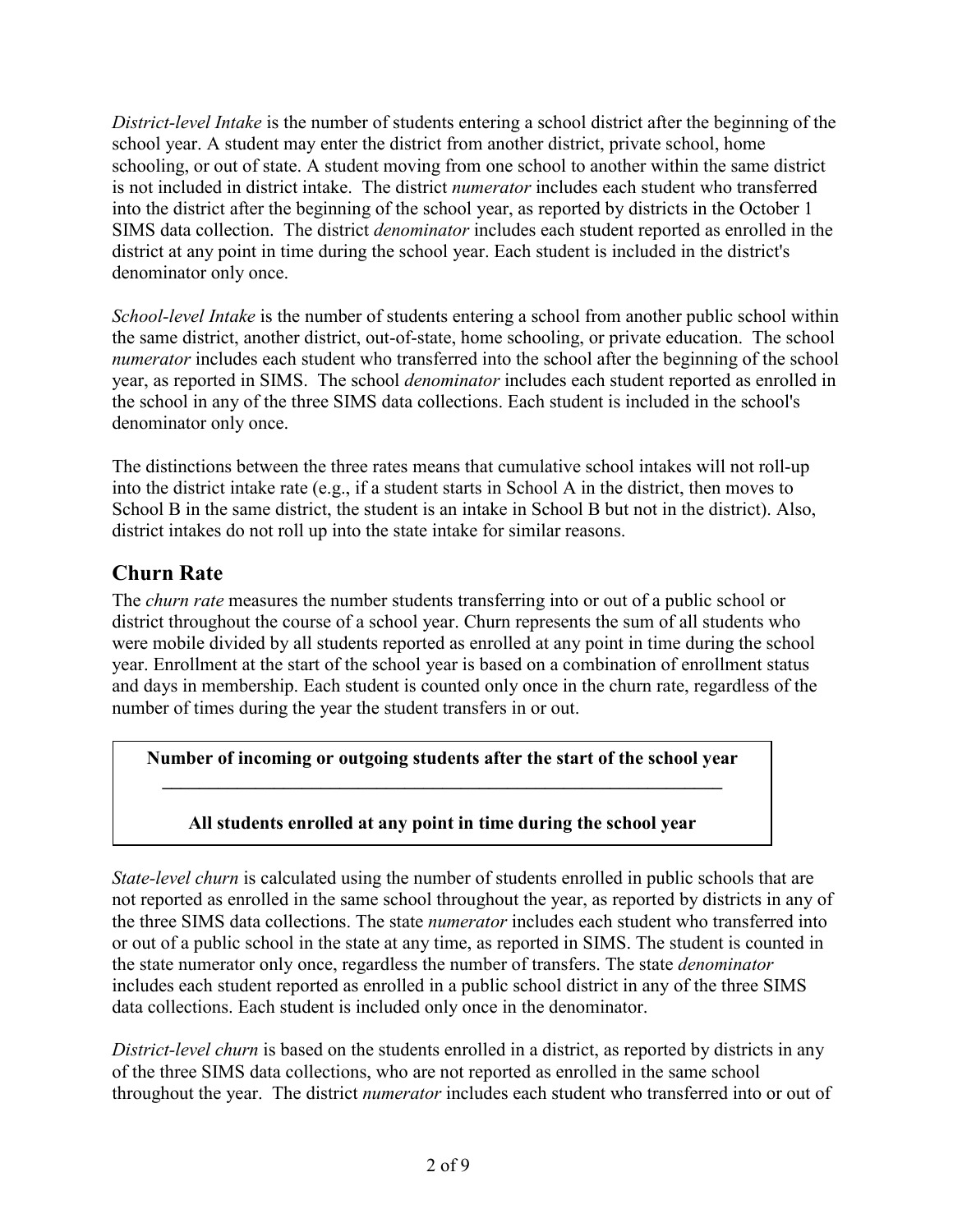a school in the district at any time, as reported in SIMS. However, each student is counted only once in the numerator regardless of the number of transfers. The district *denominator* includes each student reported as enrolled in the district in any of the three SIMS data collections. Each student is included only once in the denominator.

3. *School-level churn* is based on the students enrolled in a school who are not reported as enrolled in the same school throughout the year, as reported by districts in any of the three SIMS data collections. The school *numerator* includes each student who transferred into or out of the school at any time, as reported in SIMS. Each student is counted only once regardless of the number of transfers. The school *denominator* includes each student reported as enrolled in the school in any of the three SIMS data collections. Each student is counted only once in the denominator.

# **Stability Rate**

The *stability rate* measures how many students remain in a district or school throughout the school year.

**Number of students who remain at the educational setting for the entire year**

**\_\_\_\_\_\_\_\_\_\_\_\_\_\_\_\_\_\_\_\_\_\_\_\_\_\_\_\_\_\_\_\_\_\_\_\_\_\_\_\_\_\_\_\_\_\_\_\_\_\_\_\_\_\_\_\_\_\_\_\_**

### **Total number of students enrolled as of October 1 SIMS**

*State-level stability* compares student enrollment in public schools from the October SIMS data collection, to student enrollment throughout the full school year, as reported in the March and End of Year SIMS data collections. The state *numerator* includes each student who was enrolled in any public school in the state in all three SIMS data collections (though not necessarily the same school in all three SIMS data collections). Each student is counted only once. The state *denominator* includes each student reported as enrolled in a public school in the October 1 SIMS data collection. Each student is counted only once.

*District-level stability* compares the number of students who were enrolled in the district throughout the year to the total district enrollment as reported by school districts in the October 1 SIMS data collection. The district *numerator* includes each student enrolled in a school in the district in all three SIMS data collections, as reported by districts in the March and End of Year SIMS data collections (though not necessarily the same school in all three SIMS data collections). Each student is counted only once in the numerator. The district *denominator* includes each student reported as enrolled in the district in the October 1 SIMS data collection. Each student is counted only once in the denominator.

*School-level stability* is based on the students enrolled in a public school, as reported by districts in the October SIMS data collection, who are enrolled in the school throughout the year, as reported by districts in the March and End of Year SIMS data collections. The school *numerator* includes each student who was enrolled in the same school in all three SIMS data collections. Each student is counted only once in the numerator. The school *denominator* includes each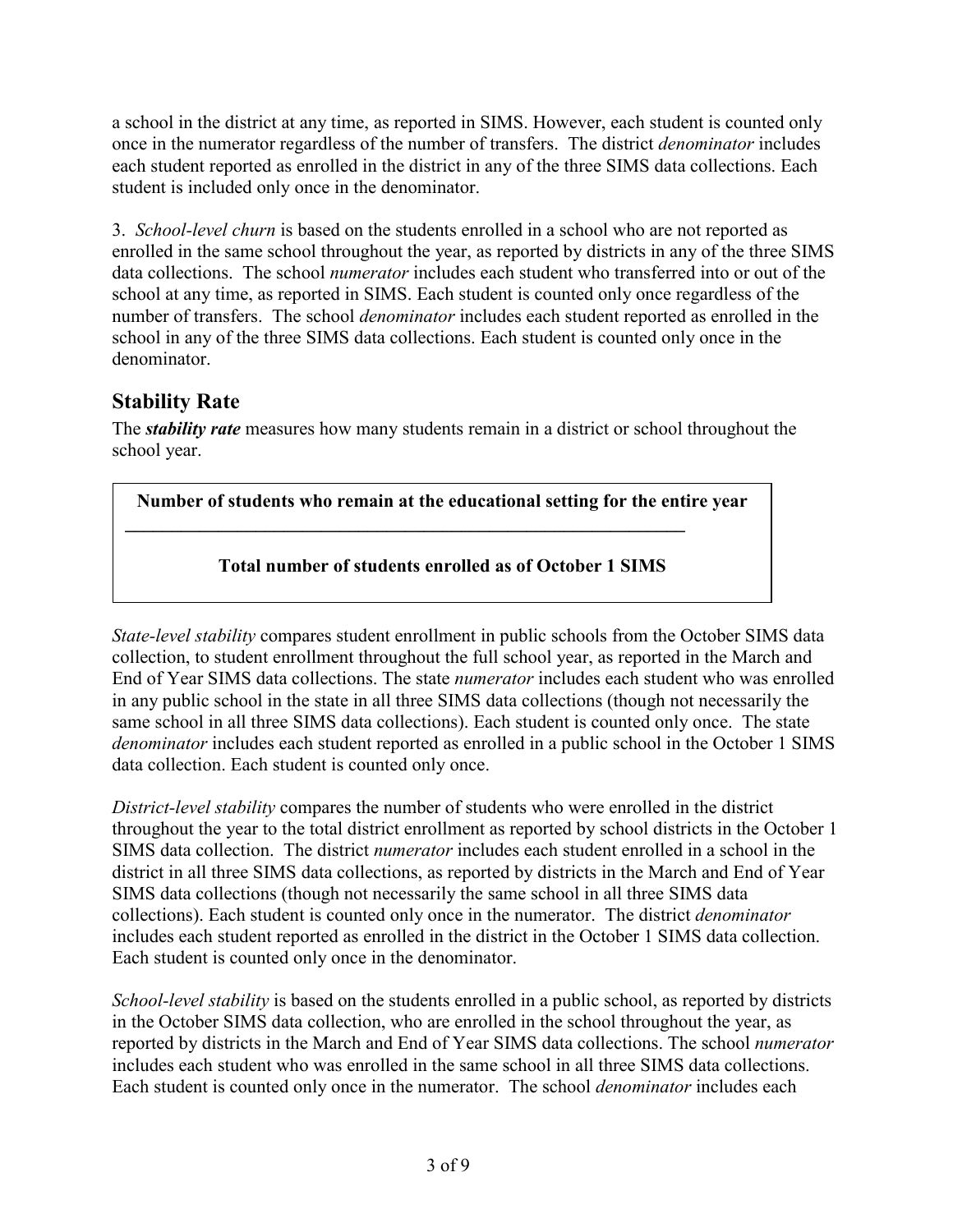student reported as enrolled in the school in the October 1 SIMS data collection. Each student is counted only once in the denominator.

## **Student Mobility Scenarios**

It is important to recognize the relationship between each of the different mobility rates that have been calculated. The intake and churn rates are related in that all students included in the intake rate numerator are always included in the churn rate numerator, but the opposite is not true. Therefore, the churn rate for a public school or district will always be greater than or equal to the intake rate for that school or district.

The numerator for the stability rate only looks at the mobility for students that were enrolled on October 1st. Both the intake and churn rates use the total number of students that were part of a district or school as the denominator while the stability rate uses the enrollment as of October 1<sup>st</sup> as the denominator.

The following tables provide examples of student mobility. Each scenario shows a student transferring from a school or district and indicates whether or not the student is included in the intake, churn, and/ or stability *numerator*.

#### **Table 1.0: Student transfers from High School A to High School B within the same district**

|                 |               | Intake | Churn | <b>Stability</b> |
|-----------------|---------------|--------|-------|------------------|
|                 | High School A |        |       |                  |
| <b>School</b>   | High School B |        |       |                  |
| <b>District</b> | District One  |        |       |                  |
| <b>State</b>    | Massachusetts |        |       |                  |

| Table 1.1: Student transfers from High School A (in District One) to High School C (in |  |  |
|----------------------------------------------------------------------------------------|--|--|
| <b>District Two</b>                                                                    |  |  |

|                 |               | Intake | Churn | <b>Stability</b> |
|-----------------|---------------|--------|-------|------------------|
| <b>School</b>   | High School A |        |       |                  |
|                 | High School C |        |       |                  |
| <b>District</b> | District One  |        |       |                  |
|                 | District Two  |        |       |                  |
| <b>State</b>    | Massachusetts |        |       |                  |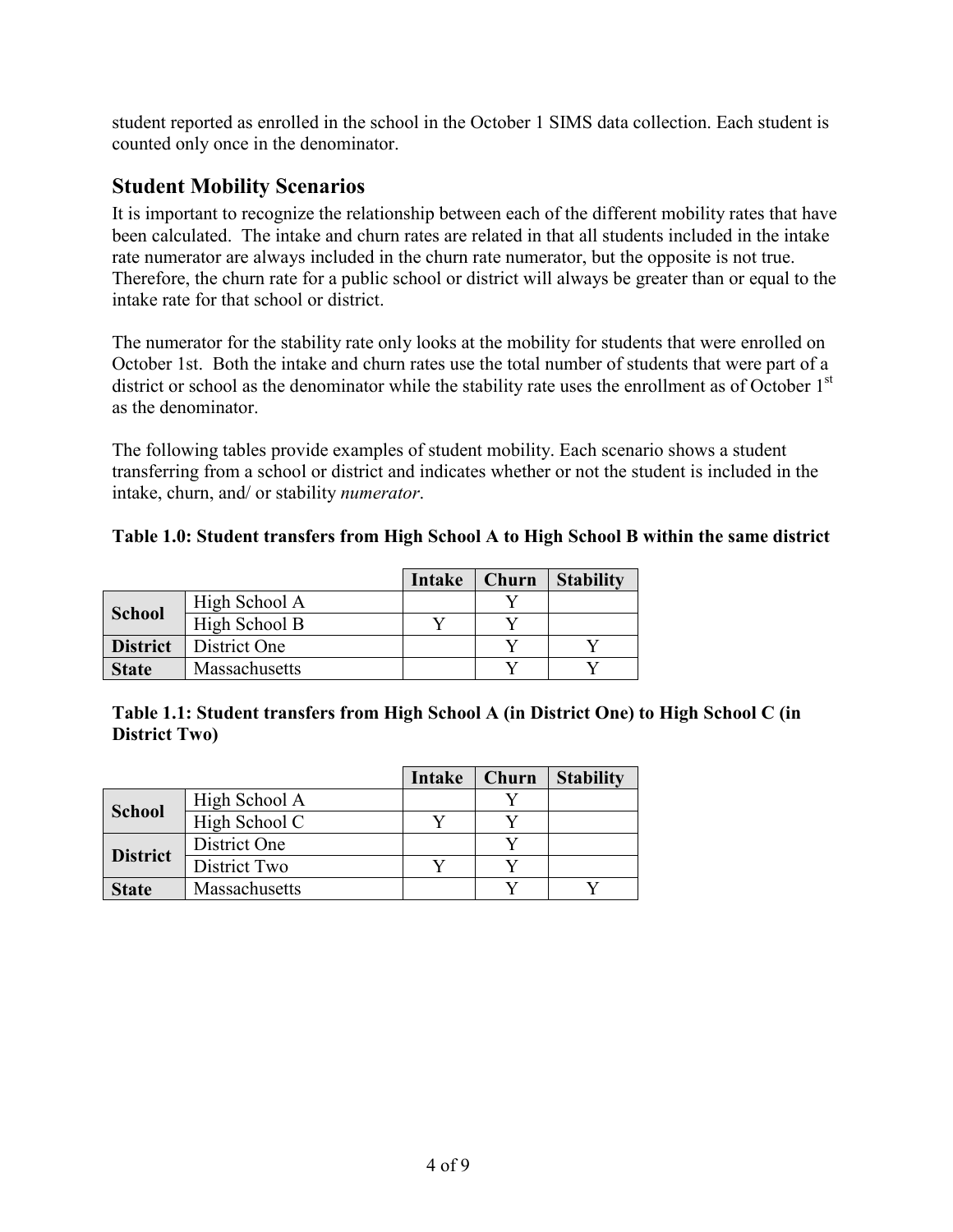|                 |               | Intake | Churn | <b>Stability</b> |
|-----------------|---------------|--------|-------|------------------|
|                 | High School C |        |       |                  |
| <b>School</b>   | High School A |        |       |                  |
|                 | High School B |        |       |                  |
| <b>District</b> | District Two  |        |       |                  |
|                 | District One  |        |       |                  |
| <b>State</b>    | Massachusetts |        |       |                  |

**Table 1.2: Student transfers from High School C (District Two) to High School A (District One) to High School B (District One)**.

# **Mobility Rate Data**

### **State-level Mobility**

The state-level intake rate and churn rates decreased slightly from the 2008-2009 school year, with the churn rate decreasing more measurably. In the 2009-10 school year, 43,262 students entered the Massachusetts public education system after October 1, 2009, representing an intake rate of 4.4%. During the same 2009-10 school year, 95,280 students either transferred into or out of a public school in the state, as reported in SIMS. This represents a churn rate of 9.7% of all students enrolled in Massachusetts public schools at any point in the school year. Student mobility resulted in a state stability rate of 95.3% in SY 2009-10, a slight increase from the previous year.

The following tables present state-level data for different groups. School and district level mobility data can be found at: http://profiles.doe.mass.edu/ in the Statewide Reports section under "Mobility."

| Year    | # Intake | % Intake | $#$ Churn | % Churn        | # Stability | % Stability |
|---------|----------|----------|-----------|----------------|-------------|-------------|
| 2009-10 | 43,262   | 4.4      | 95,280    | Q <sub>7</sub> | 915,278     | 95.3        |
| 2008-09 | 44.074   | 4.5      | 00,994    | 10.3           | 914,601     | 95.0        |
| 2007-08 | 42,540   | 4.3      | 01,389    | 10.3           | 919,253     | 95.         |

#### **Table 2.0: State-level churn, intake and stability rates for recent school years.**

### **State-level Mobility Rates by Special Population**

A student is considered to be in a special population if the student is reported as being in any special population, in any school, in any SIMS period. A student may be reported in different special populations in different SIMS periods. For example, if a student is reported as limited English proficient (LEP) in a district in October and not as LEP in March, that student is considered LEP at the state level for that school year.

The state-level intake and churn rates were lower for special populations in SY 2009-2010 than state-wide rates for 2008-09. Intake rates decreased or stayed the same for all three subgroups from SY 2008-09 to SY 2009-10. Stability also increased slightly. Stability and churn can both increase, as the stability rate includes only students who began the school year in the state.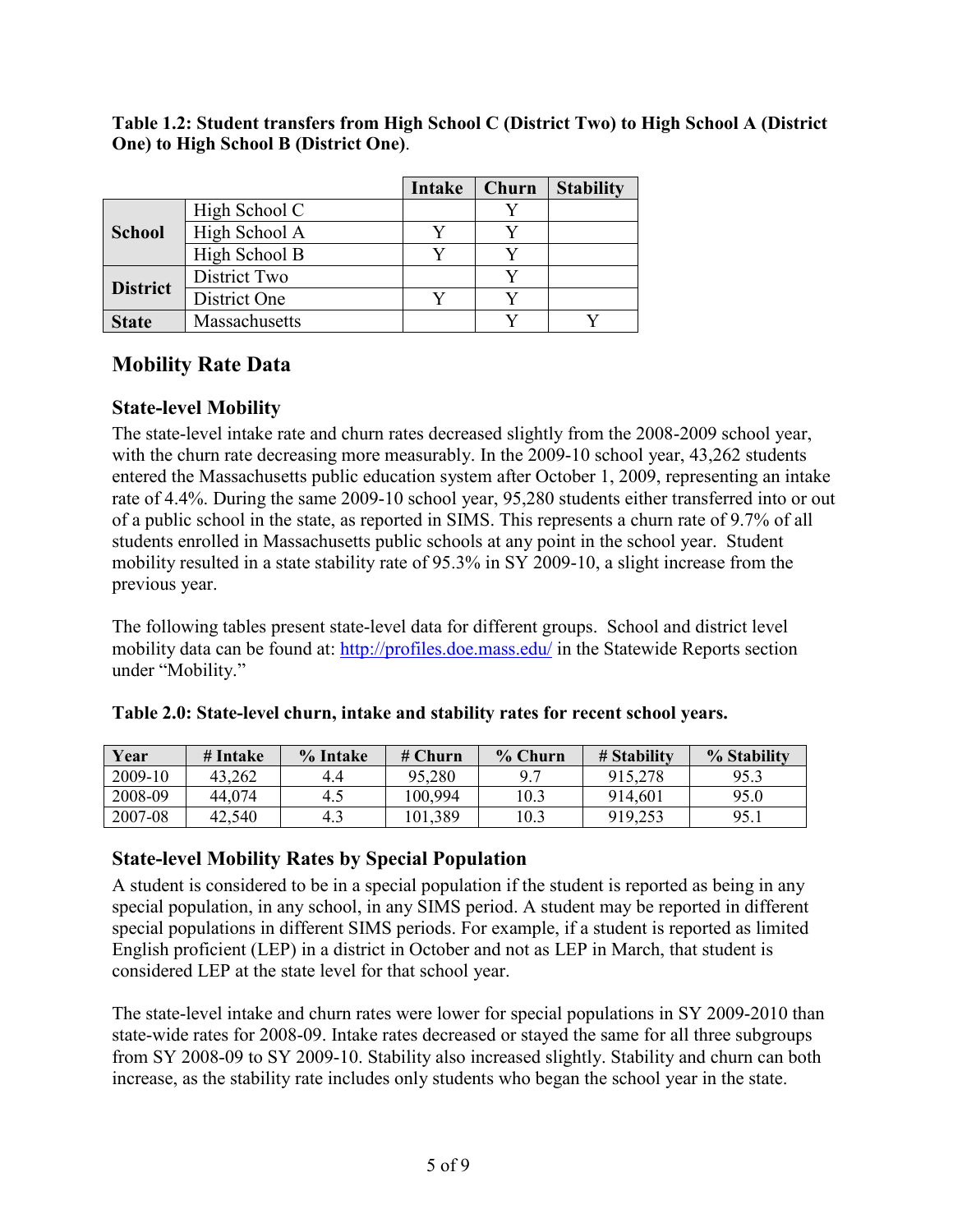Students who are churners because they came into the state after the beginning of the year are not included in the stability rate.

|                             |         | #      | $\frac{0}{0}$ | #      | $\frac{0}{0}$ | #                | $\frac{0}{0}$    |
|-----------------------------|---------|--------|---------------|--------|---------------|------------------|------------------|
| Group                       | Year    | Intake | Intake        | Churn  | Churn         | <b>Stability</b> | <b>Stability</b> |
| Limited English Proficiency | 2009-10 | 10,607 | 14.8          | 17,275 | 24.1          | 58,120           | 88.9             |
| Low Income                  | 2009-10 | 24,327 | 7.0           | 55,653 | 16.1          | 309,309          | 92.4             |
| Special Education           | 2009-10 | 10,050 | 5.8           | 23,383 | 13.4          | 158,486          | 93.8             |
| Limited English Proficiency | 2008-09 | 9,545  | 14.8          | 16,489 | 25.5          | 51,776           | 87.2             |
| Low Income                  | 2008-09 | 23,602 | 7.2           | 55,898 | 17.2          | 289,592          | 91.6             |
| Special Education           | 2008-09 | 10,741 | 6.1           | 24,940 | 14.2          | 158,611          | 93.3             |
| Limited English Proficiency | 2007-08 | 8,985  | 14.3          | 15,962 | 25.4          | 50,482           | 87.2             |
| Low Income                  | 2007-08 | 21,286 | 6.8           | 53,715 | 17.2          | 278,339          | 91.7             |
| Special Education           | 2007-08 | 10,623 | 6.0           | 25,608 | 14.5          | 158,796          | 93.2             |

#### **Table 2.1: State-level churn, intake and stability rates for special populations**

### **State-level Mobility Rates by Race**

A student may be reported in one race group in one SIMS period and in a different race group in a different SIMS period. However, each student is included in only one race group in the state race totals.

#### **Table 2.2: State-level churn, intake and stability rates by race**

|                              |         | #             | $\frac{0}{0}$ | #      | $\frac{0}{0}$ | #                | $\frac{0}{0}$    |
|------------------------------|---------|---------------|---------------|--------|---------------|------------------|------------------|
| Group                        | Year    | <b>Intake</b> | Intake        | Churn  | Churn         | <b>Stability</b> | <b>Stability</b> |
| American Indian              | 2009-10 | 143           | 5.4           | 375    | 14.2          | 2,378            | 92.3             |
| Asian                        | 2009-10 | 3,102         | 5.8           | 6,108  | 11.5          | 48,527           | 94.8             |
| <b>Black</b>                 | 2009-10 | 7,853         | 9.6           | 14,424 | 17.6          | 71,407           | 91.4             |
| Hawaiian or Pacific Islander | 2009-10 | 55            | 4.8           | 156    | 13.5          | 1,055            | 93.9             |
| Hispanic                     | 2009-10 | 14,227        | 9.4           | 29,695 | 19.7          | 129,734          | 90.2             |
| Multi-Race, Non-Hispanic     | 2009-10 | 1,003         | 4.5           | 2,692  | 12.0          | 20,871           | 95.0             |
| White                        | 2009-10 | 16,879        | 2.5           | 41,830 | 6.2           | 641,306          | 97.0             |
| American Indian              | 2008-09 | 175           | 6.4           | 460    | 16.7          | 2,455            | 91.8             |
| Asian                        | 2008-09 | 2,781         | 5.4           | 5,768  | 11.3          | 46,925           | 94.7             |
| <b>Black</b>                 | 2008-09 | 7,924         | 9.7           | 15,277 | 18.7          | 71,004           | 90.5             |
| Hawaiian or Pacific Islander | 2008-09 | 74            | 6.1           | 203    | 16.7          | 1,075            | 91.9             |
| Hispanic                     | 2008-09 | 14,621        | 10.0          | 30,307 | 20.8          | 124,433          | 89.1             |
| Multi-Race, Non-Hispanic     | 2008-09 | 1,057         | 5.1           | 2,777  | 13.4          | 19,117           | 94.4             |
| White                        | 2008-09 | 17,442        | 2.6           | 46,202 | 6.8           | 649,592          | 96.9             |
| American Indian              | 2007-08 | 185           | 6.7           | 523    | 18.8          | 2,460            | 91.5             |
| Asian                        | 2007-08 | 2,639         | 5.3           | 5,688  | 11.5          | 45,192           | 94.7             |
| <b>Black</b>                 | 2007-08 | 8,072         | 9.8           | 15,347 | 18.7          | 71,113           | 90.2             |
| Hawaiian or Pacific Islander | 2007-08 | 107           | 8.4           | 239    | 18.7          | 1,121            | 92.4             |
| Hispanic                     | 2007-08 | 13,572        | 9.6           | 29,607 | 20.8          | 121,186          | 89.3             |
| Multi-Race, Non-Hispanic     | 2007-08 | 966           | 5.1           | 2,678  | 14.0          | 17,570           | 94.6             |
| White                        | 2007-08 | 16,999        | 2.5           | 47,307 | 6.8           | 660,611          | 96.9             |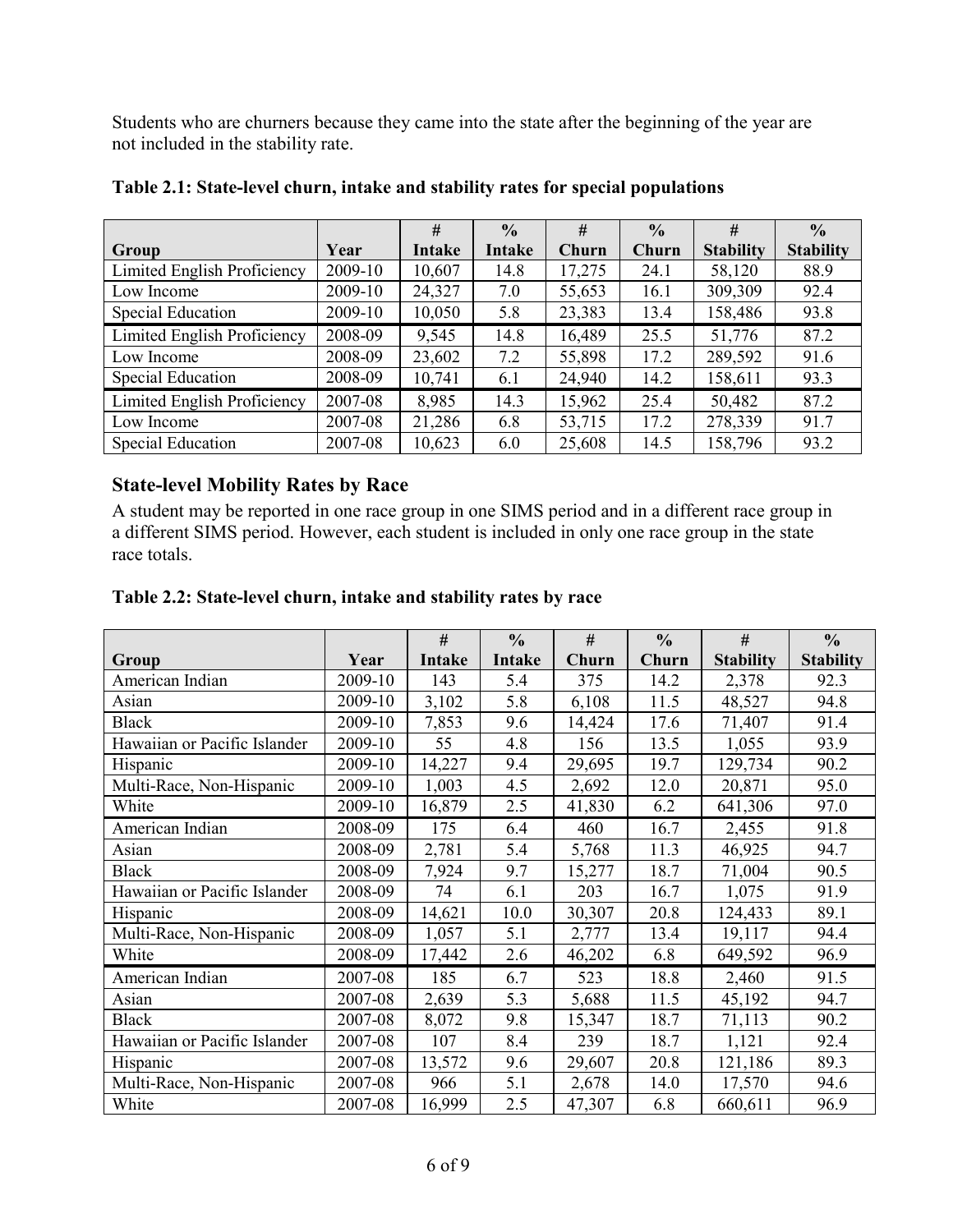# **District-level Mobility**

The tables in this section provide summary data for district churn and intake rates. Stability distribution information is not included because the overwhelming majority of districts and schools fall into the "Greater than 50%" category.

The tables list the number and percent of districts that fall into a particular distribution.

| Year         | <b>Intake Distribution</b> | <b>Number of Districts</b> | <b>Percent of Districts</b> |
|--------------|----------------------------|----------------------------|-----------------------------|
| 2009-10      | Greater than 50%           |                            |                             |
| 2009-10      | 30 to 50%                  |                            |                             |
| 2009-10      | 20 to $30\%$               |                            |                             |
| 2009-10      | 10 to 20%                  | 39                         | 99                          |
| 2009-10      | 5 to 10%                   | 117                        | 29.8                        |
| 2009-10      | Less than $5\%$            | 229                        | 58.4                        |
| <b>Total</b> |                            | 392                        | 100                         |

**Table 3.0: Distribution of Intake Rate for School Districts**

| Year         | <b>Intake Distribution</b> | <b>Number of Districts</b> | <b>Percent of Districts</b> |
|--------------|----------------------------|----------------------------|-----------------------------|
| 2008-09      | Greater than 50%           |                            | 0.0                         |
| 2008-09      | 30 to 50%                  |                            | 0.8                         |
| 2008-09      | 20 to $30\%$               |                            | 1.8                         |
| 2008-09      | 10 to 20%                  | 46                         | 11.8                        |
| 2008-09      | 5 to 10%                   | 121                        | 30.9                        |
| 2008-09      | Less than $5\%$            | 214                        | 54.7                        |
| <b>Total</b> |                            | 391                        | 100                         |

| Year         | <b>Intake Distribution</b> | <b>Number of Districts</b> | <b>Percent of Districts</b> |
|--------------|----------------------------|----------------------------|-----------------------------|
| 2007-08      | Greater than 50%           |                            | 0.0                         |
| 2007-08      | 30 to 50%                  |                            | 1.0                         |
| 2007-08      | 20 to $30\%$               |                            | 1.0                         |
| 2007-08      | 10 to 20%                  | 45                         | 11.5                        |
| 2007-08      | 5 to 10%                   | 128                        | 32.7                        |
| 2007-08      | Less than $5\%$            | 210                        | 53.7                        |
| <b>Total</b> |                            | 391                        | 100                         |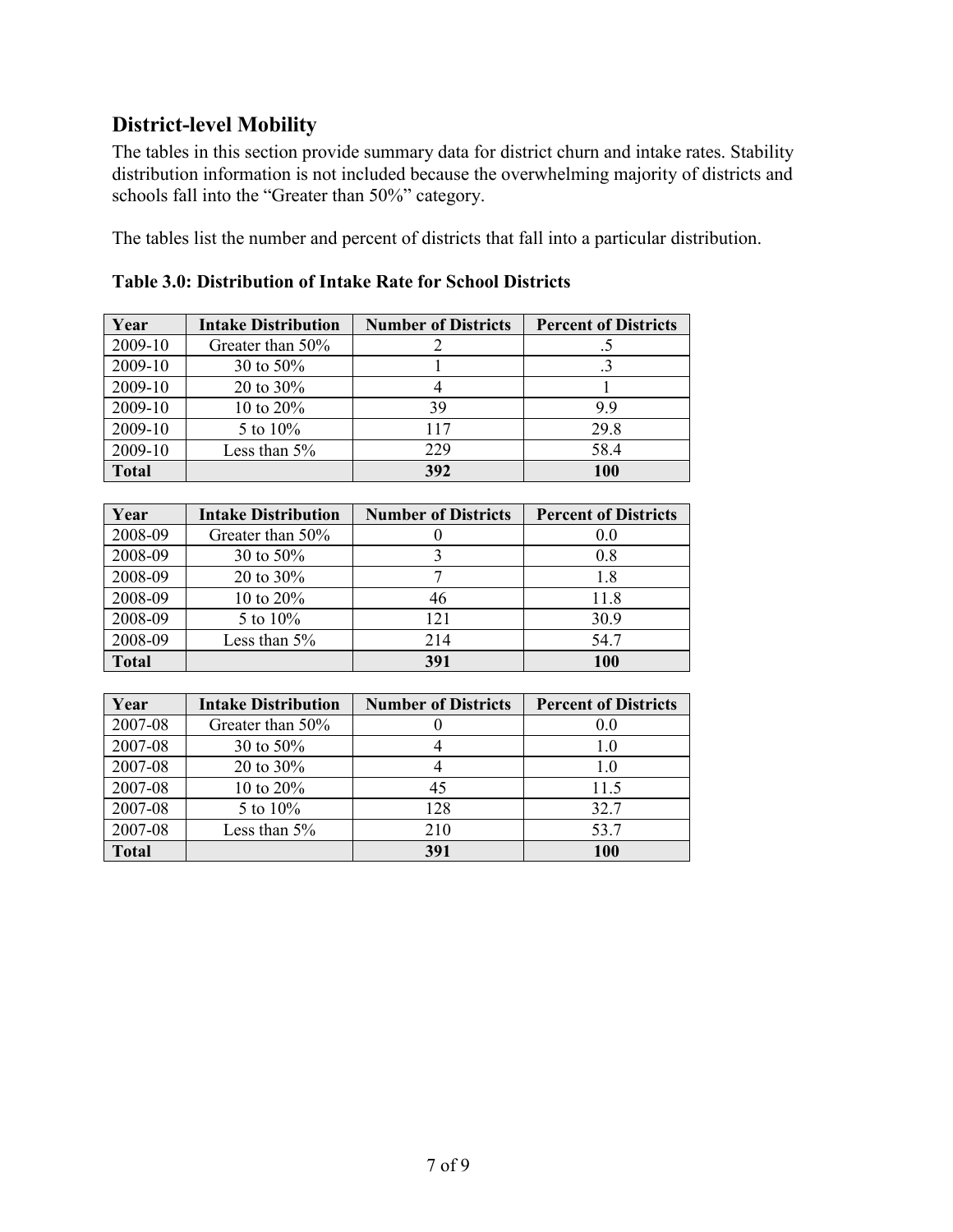| Year         | <b>Churn Distribution</b> | <b>Number of Districts</b> | <b>Percent of Districts</b> |
|--------------|---------------------------|----------------------------|-----------------------------|
| 2009-10      | Greater than 50%          |                            | .8                          |
| 2009-10      | 30 to 50%                 |                            |                             |
| 2009-10      | 20 to $30\%$              | 17                         | 4.3                         |
| 2009-10      | 10 to $20\%$              | 92                         | 23.5                        |
| 2009-10      | 5 to $10\%$               | 175                        | 44.6                        |
| 2009-10      | Less than $5\%$           | 103                        | 26.3                        |
| <b>Total</b> |                           | 392                        | 100                         |

### **Table 3.1: Distribution of Churn Rate for School Districts**

| Year         | <b>Churn Distribution</b> | <b>Number of Districts</b> | <b>Percent of Districts</b> |
|--------------|---------------------------|----------------------------|-----------------------------|
| 2008-09      | Greater than 50%          |                            | 1.0                         |
| 2008-09      | 30 to $50\%$              |                            | 1.0                         |
| 2008-09      | 20 to $30\%$              | 24                         | 6.1                         |
| 2008-09      | 10 to $20\%$              | 90                         | 23.0                        |
| 2008-09      | 5 to $10\%$               | 178                        | 45.5                        |
| 2008-09      | Less than $5%$            | 91                         | 23.3                        |
| <b>Total</b> |                           | 391                        | 100                         |

| Year         | <b>Churn Distribution</b> | <b>Number of Districts</b> | <b>Percent of Districts</b> |
|--------------|---------------------------|----------------------------|-----------------------------|
| 2007-08      | Greater than 50%          |                            | 1.0                         |
| 2007-08      | 30 to 50%                 |                            | 1.0                         |
| 2007-08      | 20 to $30\%$              | 19                         | 4.9                         |
| 2007-08      | 10 to 20%                 | 112                        | 28.6                        |
| 2007-08      | 5 to $10\%$               | 176                        | 45.0                        |
| 2007-08      | Less than $5\%$           | 76                         | 19.4                        |
| <b>Total</b> |                           | 391                        | 100                         |

# **School Mobility**

The following tables show intake and churn rates by listing the number and percent of schools that fall into each distribution.

### **Table 4.0: Distribution of Intake Rate for Schools**

| Year    | <b>Intake Distribution</b> | <b>Number of Schools</b> | <b>Percent of Schools</b> |
|---------|----------------------------|--------------------------|---------------------------|
| 2009-10 | Greater than 50%           | 36                       |                           |
| 2009-10 | 30 to $50\%$               | 45                       | 2.5                       |
| 2009-10 | 20 to $30\%$               | 91                       |                           |
| 2009-10 | 10 to $20\%$               | 321                      | 17.5                      |
| 2009-10 | 5 to 10%                   | 469                      | 25.6                      |
| 2009-10 | Less than $5%$             | 870                      | 47.5                      |
| Total   |                            | 1,832                    | 100                       |